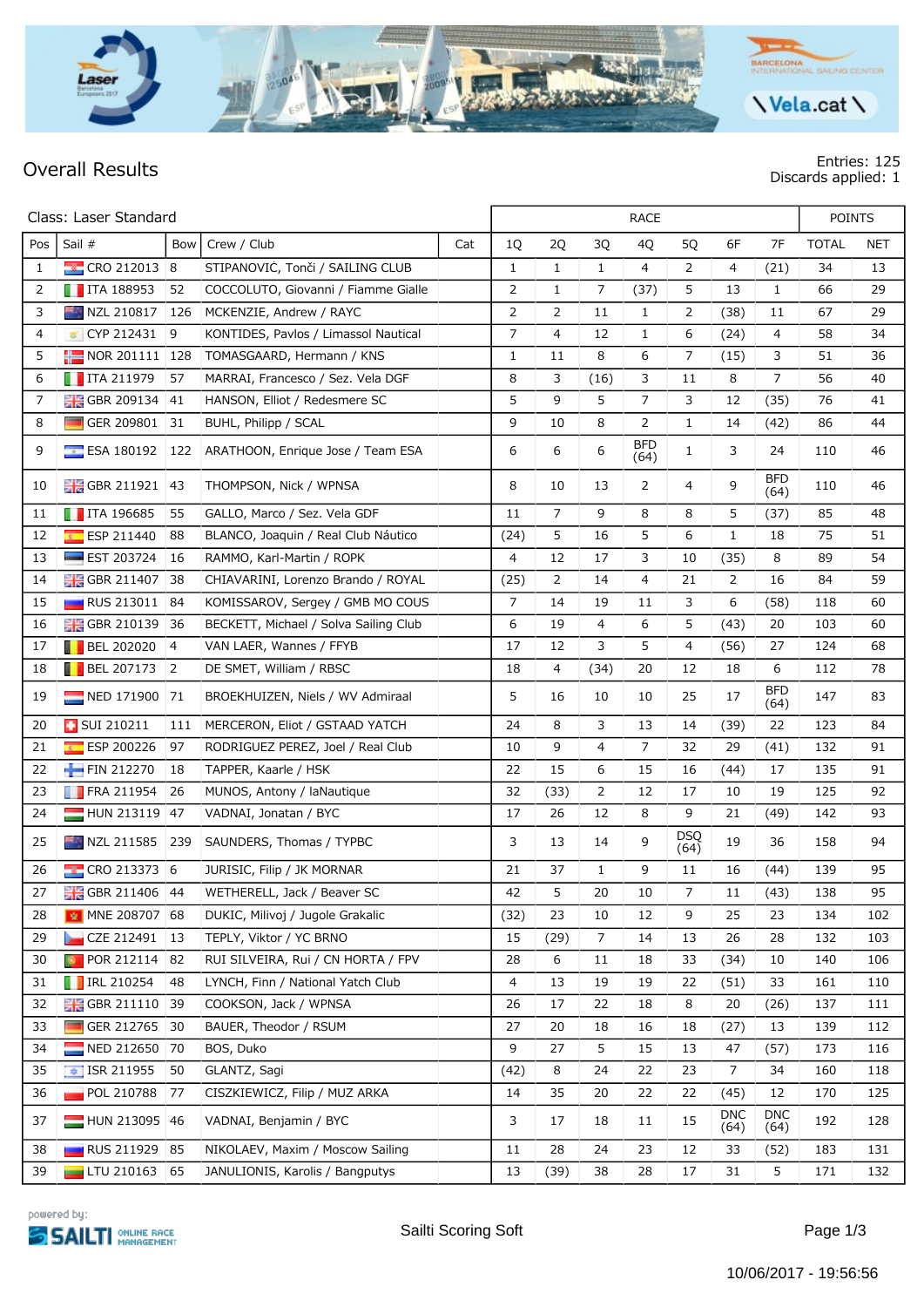| 40 | MAS 206032 124                  |     | MOHD AFENDY, Khairulnizam / ISN       | 26   | 38                 | 2    | 17          | 10   | (49)        | 40                 | 182 | 133 |
|----|---------------------------------|-----|---------------------------------------|------|--------------------|------|-------------|------|-------------|--------------------|-----|-----|
| 41 | $\blacksquare$ ITA 210766       | 62  | VILLA, Nicolò / Circolo Velico Tivano | 29   | 26                 | 30   | 21          | 26   | (40)        | 9                  | 181 | 141 |
| 42 | $\blacksquare$ ITA 202261       | 59  | PLANCHESTAINER, Gianmarco / SEZ       | 12   | 22                 | 37   | (41)        | 40   | 30          | 2                  | 184 | 143 |
| 43 | $\blacksquare$ FRA 212318       | 20  | BARRUE, Arthur / COYCH                | 18   | 16                 | 28   | 32          | 34   | (41)        | 15                 | 184 | 143 |
| 44 | $\blacksquare$ FRA 211863       | 24  | MAZARD, Maxime / SNO Nantes           | 27   | 30                 | 15   | 30          | 24   | 22          | <b>BFD</b><br>(64) | 212 | 148 |
| 45 | <b>FRA 209918</b>               | 23  | LE PEN, Etienne / SNO Nantes          | 33   | 11                 | 17   | 33          | 18   | 37          | (59)               | 208 | 149 |
| 46 | <b>MINE 211269</b>              | 69  | LES, Igor                             | 23   | 23                 | 39   | 24          | 26   | (59)        | 14                 | 208 | 149 |
| 47 | ESP 203113                      | 98  | ROGEL SANCHEZ, Jesus / Real Club      | 22   | $\overline{7}$     | 28   | 23          | 21   | 50          | (54)               | 205 | 151 |
| 48 | POL 212506                      | 78  | KANIA, Dawid / ZLKS POZNAN            | 19   | 27                 | 21   | 25          | 27   | (55)        | 32                 | 206 | 151 |
| 49 | NED 212968                      | 72  | HUMMEL, Yuri                          | 15   | 21                 | 13   | DNC<br>(64) | 14   | 36          | 55                 | 218 | 154 |
| 50 | $\blacksquare$ POR 202211       | 81  | MARQUES, Eduardo / Clube Naval de     | 41   | 28                 | 31   | 14          | 20   | DSQ<br>(64) | 29                 | 227 | 163 |
| 51 | $\blacksquare$ LTU 210951       | 66  | PAJARSKAS, Martis / BangPutys / LBS   | 28   | 36                 | 9    | 17          | 28   | (60)        | 46                 | 224 | 164 |
| 52 | ARG 211570<br><b>CO</b>         | 118 | VIDAL INCATASCIATO, Agustin / 400     | 21   | 31                 | 26   | 27          | (44) | 32          | 30                 | 211 | 167 |
| 53 | $\sim$ TUR 211881               | 113 | BILGEN, Onur / Turkish Sailing        | 13   | 30                 | 32   | 13          | 30   | (53)        | 51                 | 222 | 169 |
| 54 | $\blacksquare$ ITA 210758       | 56  | GREGORIN, Zeno / SVOC                 | 51   | 14                 | 15   | 26          | 16   | (54)        | 48                 | 224 | 170 |
| 55 | $\blacksquare$ FRA 211218       | 25  | MORVAN, Gaston / USAM                 | 16   | 40                 | 32   | 30          | 24   | (48)        | 31                 | 221 | 173 |
| 56 | <b>BLR 171937</b>               | 1   | BABICH, Pavel / RCOP                  | 20   | 18                 | 23   | 38          | 31   | 46          | (47)               | 223 | 176 |
| 57 | <b>H</b> GBR 212224             | 45  | WHALEY, Sam / SWANAGE SC              | 31   | 38                 | 29   | 20          | 23   | (61)        | 38                 | 240 | 179 |
| 58 | <b>B</b> MEX 202694             | 125 | GENTRY, Yanic / Vayarta Yatch Club    | 20   | 42                 | 25   | 28          | 29   | (42)        | 39                 | 225 | 183 |
| 59 | $E$ ESP 209164                  | 100 | ROSELLO, Carlos / CN Ibiza            | 12   | 20                 | 36   | DNC<br>(64) | 38   | 23          | 56                 | 249 | 185 |
| 60 | <b>FRA 207614</b>               | 27  | QUEYROUX, Loïc / BNIG                 | 25   | 19                 | 34   | 34          | 46   | 28          | (53)               | 239 | 186 |
| 61 | ESP 208196                      | 93  | IESS, Ismael / Real Club Náutico de   | 14   | 3                  | (61) | 48          | 40   | 58          | 25                 | 249 | 188 |
| 62 | <b>UKR 212671</b>               | 115 | KUDRYASHOV, Valeriy / SHVSM           | 37   | 33                 | 22   | 31          | 25   | (52)        | 50                 | 250 | 198 |
| 63 | $\sim$ TUR 172556               | 114 | CAKIR, Mustafa / Turkish Sailing Team | 54   | 48                 | 26   | 16          | 19   | (57)        | 45                 | 265 | 208 |
| 64 | GER 211430                      | 33  | WILKEN, Max / Roebeler Segel Verein   | 31   | (50)               | 33   | 27          | 28   | 11          | $\mathbf{1}$       | 181 | 131 |
| 65 | $\blacksquare$ IRL 210101       | 49  | MCMAHON, Ewan / HOWTH YATCH           | 36   | (43)               | 27   | 24          | 41   | 12          | 4                  | 187 | 144 |
| 66 | <b>FRA 203855</b>               | 21  | BOITE, Alexandre / SR Harre           | 45   | 22                 | 42   | (49)        | 35   | 1           | 2                  | 196 | 147 |
| 67 | <b>T</b> GUA 208786             | 123 | SANZ-AGERO, Gabriel / ASOVELA         | 29   | (54)               | 33   | 31          | 36   | 5           | 14                 | 202 | 148 |
| 68 | <b>POL 209552</b>               | 79  | KUBIAK, Tadeusz / SEJK POGON          | 33   | 41                 | (41) | 21          | 36   | 17          | 6                  | 195 | 154 |
| 69 | FIN 211411                      | 19  | TAPPER, Aleksi / NSK                  | (40) | 25                 | 23   | 38          | 34   | 25          | 9                  | 194 | 154 |
| 70 | USA 180521                      | 129 | ZALESKI, Marek / NOROTON YC           | 30   | 37                 | 29   | 32          | 27   | (42)        | 8                  | 205 | 163 |
| 71 | $\blacksquare$ POL 211314       | 335 | RODZIEWICZ, Kuba / Sejk Pogon         | 10   | 31                 | (53) | 48          | 43   | 22          | 11                 | 218 | 165 |
| 72 | $\frac{1}{2}$ SWE 207831 107    |     | MAGNUSSON, Marcus / GKSS              | 39   | 15                 | (53) | 47          | 43   | 7           | 18                 | 222 | 169 |
| 73 | $\blacksquare$ FRA 212542       | 22  | LAVENANT, Frank / SNBSM               | (60) | 44                 | 40   | 19          | 15   | 32          | 21                 | 231 | 171 |
| 74 | GER 208347                      | 32  | LOEWE, Philipp / Verein Seglerhaus am | (62) | 34                 | 41   | 41          | 49   | 6           | 3                  | 236 | 174 |
| 75 | $E =$ ESP 213111                | 91  | FOGUET ROJAS, Ramiro / RCN Palma      | 40   | 24                 | 44   | (44)        | 38   | 9           | 24                 | 223 | 179 |
| 76 | POL 212638                      | 76  | ARIAN, Aleksander / SAILING TEAM      | 38   | (52)               | 35   | 25          | 35   | 18          | 28                 | 231 | 179 |
| 77 | $E$ ESP 207110                  | 90  | FLORES MARTIN, Guillermo / Club       | (43) | 25                 | 31   | 42          | 37   | 4           | 41                 | 223 | 180 |
| 78 | $\blacksquare$ ITA 209448       | 61  | SACCOMANI, Giovanni / Compagnia       | 23   | 47                 | 30   | 36          | 39   | (51)        | 5                  | 231 | 180 |
| 79 | CZE 195103                      | 12  | NOVOTNY, Stepan / Cheb                | 16   | 42                 | (45) | 43          | 42   | 24          | 15                 | 227 | 182 |
| 80 | <b>RUS</b> 195737               | 86  | TRETYAKOV, Dmitry / Sailing Academy   | 44   | 21                 | 52   | (54)        | 53   | 10          | 7                  | 241 | 187 |
| 81 | BRN 211121 119                  |     | JANAHI, Abdulla                       | 34   | 36                 | (37) | 36          | 37   | 27          | 19                 | 226 | 189 |
| 82 | $\frac{1}{2}$ CRO 211884 7      |     | NOVAK, Mario / Split                  | 36   | 41                 | (54) | 49          | 41   | 2           | 30                 | 253 | 199 |
| 83 | ECU 18878                       | 121 | DYCK, Matias / Salinas Yatch Club     | (53) | 48                 | 45   | 39          | 30   | 21          | 16                 | 252 | 199 |
| 84 | SWE 211567 347                  |     | KARK, Wilhelm / KSSS                  | (52) | 24                 | 48   | 40          | 33   | 45          | 12                 | 254 | 202 |
| 85 | SWE 195041 103                  |     | GIPPERTH, Albin                       | 45   | (53)               | 21   | 29          | 29   | 41          | 43                 | 261 | 208 |
| 86 | $\blacksquare$ UKR 172010   117 |     | ZHUKALIN, Ivan / SHVSM                | 44   | <b>UFD</b><br>(64) | 43   | 35          | 31   | 35          | 23                 | 275 | 211 |
| 87 | $\blacksquare$ POR 202213 83    |     | SAMPAIO, Santiago / CN CASCAIS        | 46   | 32                 | 50   | 29          | 45   | 13          | DNF<br>(63)        | 278 | 215 |
| 88 | $\overline{F}$ ESP 211450       | 95  | MONCADA SÁNCHEZ, Miguel / Club        | 49   | 34                 | 25   | 39          | 49   | (59)        | 20                 | 275 | 216 |
|    |                                 |     |                                       |      |                    |      |             |      |             |                    |     |     |